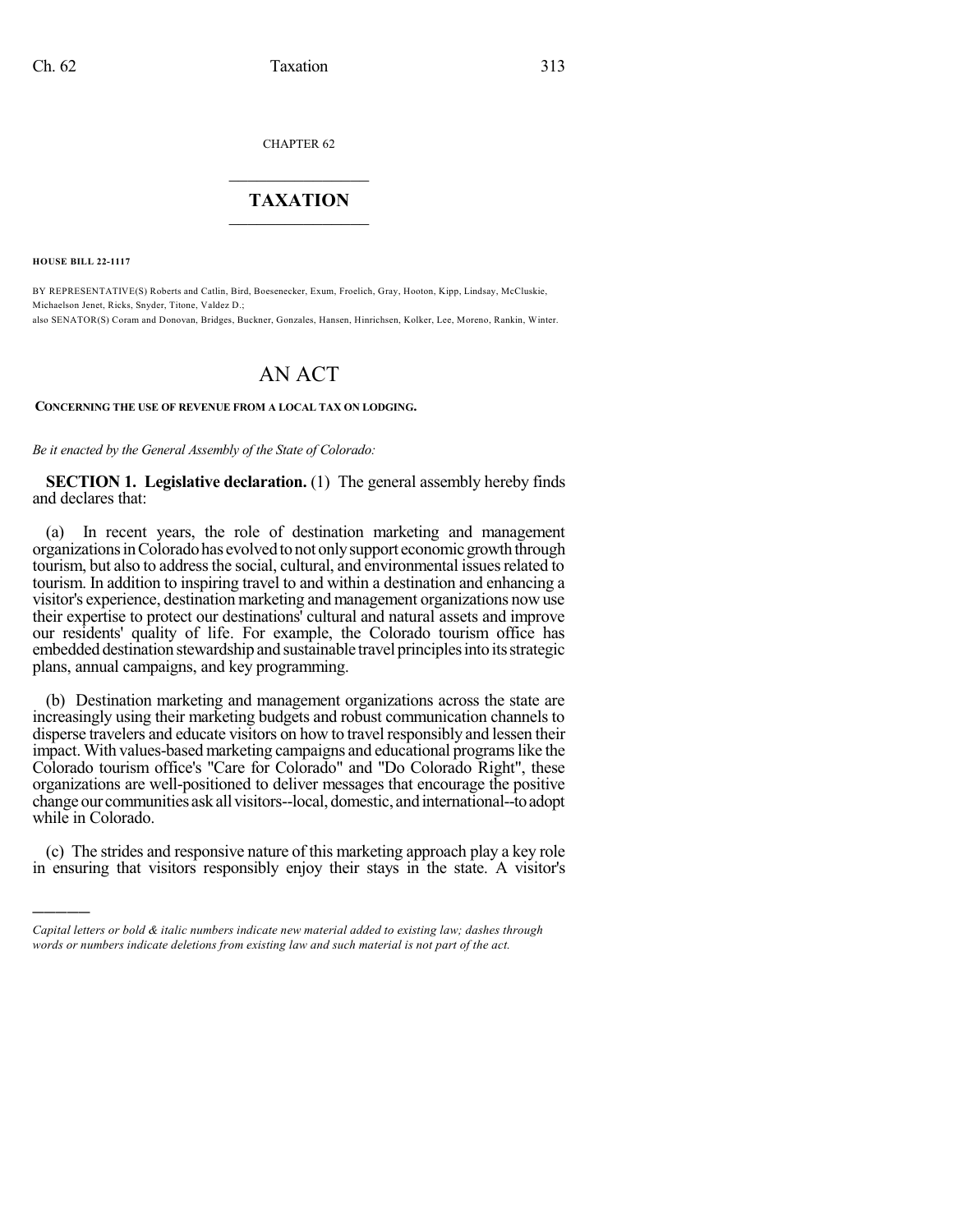#### 314 Taxation Ch. 62

experience is also heavily influenced by the host community's ability to support their residents and local workforce with housing and other essential services, as well as a strong quality of life that comes with our amazing natural and cultural assets. A thriving community ensures more positive visitor interactions and experiences in our restaurants, on our trails, and throughout our main streets. This, in turn, increases the likelihood that a visitor will return and continue to support our local businesses. Robust support for our residents' needs is essential to the long-term health of both our communities and our economy.

**SECTION 2.** In Colorado Revised Statutes, 29-25-111, **amend** (1)(e) as follows:

**29-25-111. General powers of district.** (1) The district has the following powers, except as limited by the operating plan:

(e) (I) To provide any of the following services within the district:

(A) Organization, promotion, marketing, and management of public events;

(B) Activities in support of business recruitment, management, and development;

(C) Coordinating tourism promotion activities;

(D) HOUSING AND CHILDCARE FOR THE TOURISM-RELATED WORKFORCE, INCLUDING SEASONAL WORKERS, AND FOR OTHER WORKERS IN THE COMMUNITY;OR

(E) FACILITATING AND ENHANCING VISITOR EXPERIENCES.

(II) No revenue collected from the marketing and promotion tax levied under section 29-25-112 may be used for any capital expenditures, with the exception of:

(A) CAPITAL EXPENDITURES FOR HOUSING AND CHILDCARE FOR THE TOURISM-RELATED WORKFORCE, INCLUDING SEASONAL WORKERS, AND FOR OTHER WORKERS IN THE COMMUNITY;

(B) CAPITAL EXPENDITURES RELATED TO FACILITATING AND ENHANCING VISITOR EXPERIENCES; OR

(C) Tourist information centers.

**SECTION 3.** In Colorado Revised Statutes, 29-25-112, **amend** (1)(a) as follows:

**29-25-112. Power to levy tax.** (1) (a) In addition to any other means of providing revenue for a district, the board has the power within the district to levy a marketing and promotion tax on the purchase price paid or charged to personsfor rooms or accommodations as included in the definition of "sale" in section 39-26-102 (11).  $C.R.S.$  Such tax shall be specified in the petition organizing the district under section 29-25-105. No such tax shall take effect unless approved by a majority of the eligible electors voting thereon at a general election or a special election called forsuch purpose. IF A DISTRICT SEEKS TO USE THE TAX REVENUE FOR A PURPOSE SPECIFIED IN SUBSECTION  $(1)(e)(I)(D)$  OR  $(1)(e)(I)(E)$  OF THIS SECTION, THEN THE BALLOT ISSUE AUTHORIZING THE USE MUST SPECIFY HOW THE DISTRICT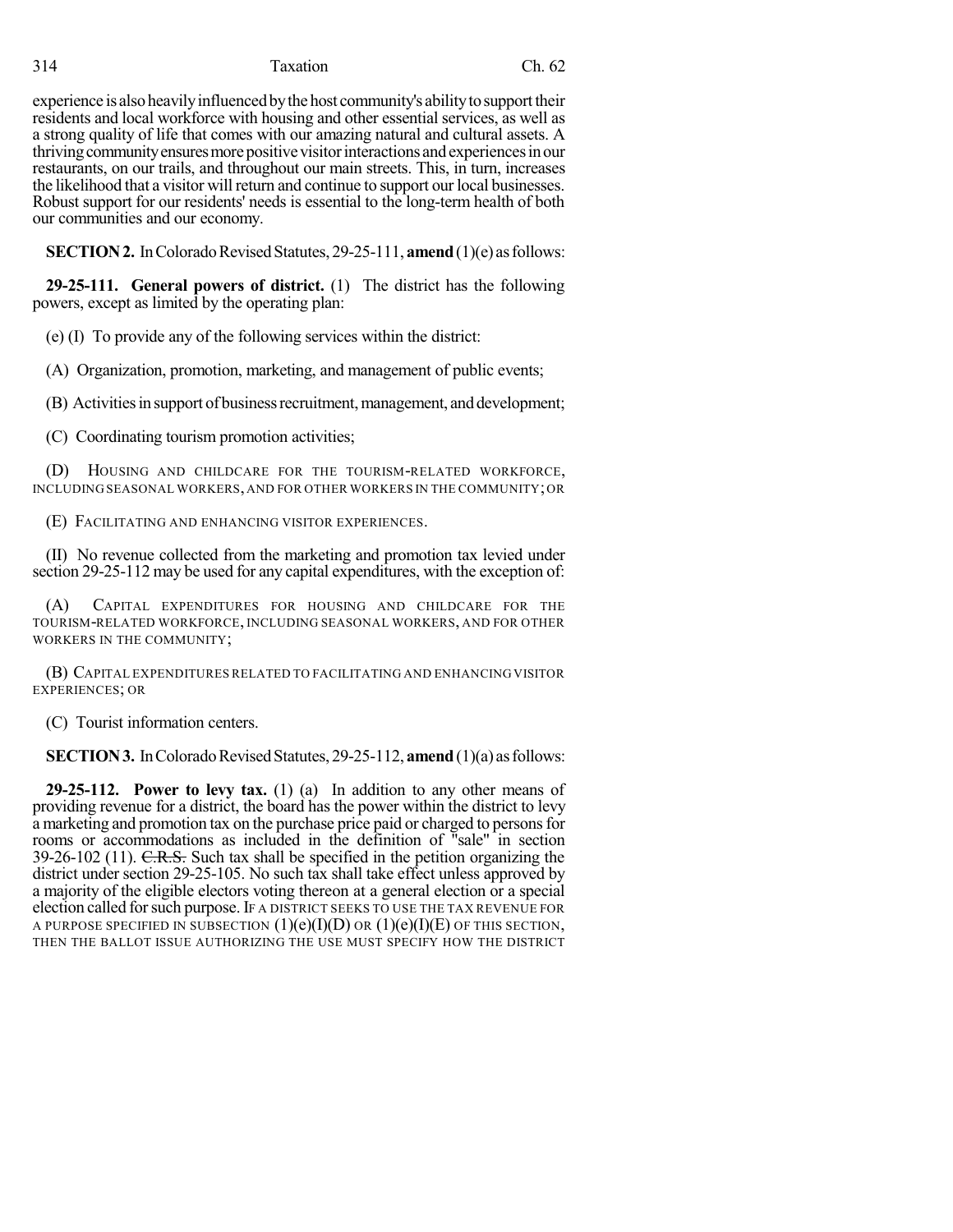#### Ch. 62 Taxation 315

WILL SPEND THE TAX REVENUE UNDER EITHER SUBSECTION. IF THE ALLOWABLE USES OF REVENUE FROM A TAX APPROVED BY VOTERS PRIOR TO JANUARY 1,2022, DO NOT INCLUDE AN ADDITIONAL AUTHORIZED USE ADDED TO SECTION  $29-25-111$  (1)(e) AFTER JANUARY 1, 2022, THE DISTRICT SHALL NOT USE THE TAX REVENUE FOR THE ADDITIONAL USE UNLESS SUBSEQUENTLY APPROVED BY VOTERS AT A GENERAL ELECTION OR A SPECIAL ELECTION. IF, AFTER JANUARY 1, 2022, THERE IS A NEW TAX CREATED OR THE ALLOWABLE USES OF AN EXISTING TAX ARE EXPANDED, AT LEAST TEN PERCENT OF THE TAX REVENUE MUST BE USED FOR PURPOSES THAT WERE AUTHORIZED UNDER SECTION 29-25-111 (1)(e) PRIOR TO JANUARY 1, 2022. Elections held pursuant to this section shall be conducted in substantially the same manner as municipal or county elections and in accordance with the provisions of section 20 of article X of the state constitution. The municipal or county clerk and recorder of each local government in which the election is conducted shall assist the district in conducting the election. The district shall pay the costs incurred by each local government in conducting such an election. No moneys MONEY of the district may be used to urge or oppose passage of an election required under this section.

**SECTION 4.** In Colorado Revised Statutes, 30-11-107.5, **amend** (1), (3)(b)(I), (3)(e), (3)(f)(I), (4)(a), and (4)(b); and **add** (1.5), (3)(a.5), and (3)(g) as follows:

**30-11-107.5. Lodging tax.** (1) In accordance with the procedures set forth in this section, the board of county commissioners of each county, for the purpose of advertising and marketing local tourism ONE OR MORE OF THE PURPOSES SPECIFIED IN SUBSECTION (1.5) OF THIS SECTION, may levy a county lodging tax of not more than two percent on the purchase price paid or charged to persons for rooms or accommodations as included in the definition of "sale" in section 39-26-102 (11). C.R.S. No tax shall apply within any municipality levying a lodging tax.

 $(1.5)$  (a) SUBJECT TO THE LIMITATION SET FORTH IN SUBSECTION  $(1.5)$  (b) OF THIS SECTION, A COUNTY BOARD OF COMMISSIONERS MAY LEVY THE TAX SPECIFIED IN SUBSECTION (1) OF THIS SECTION FOR THE PURPOSE OF:

(I) ADVERTISING AND MARKETING LOCAL TOURISM;

(II) HOUSING AND CHILDCARE FOR THE TOURISM-RELATED WORKFORCE, INCLUDING SEASONAL WORKERS, AND FOR OTHER WORKERS IN THE COMMUNITY;OR

(III) FACILITATING AND ENHANCING VISITOR EXPERIENCES.

(b) IF, AFTER JANUARY 1, 2022, THERE IS A NEW LODGING TAX CREATED OR THE ALLOWABLE USES OF AN EXISTING LODGING TAX ARE EXPANDED IN ACCORDANCE WITH SUBSECTION (3)(a.5) OF THIS SECTION, AT LEAST TEN PERCENT OF THE LODGING TAX REVENUE MUST BE USED FOR THE PURPOSE OF ADVERTISING AND MARKETING LOCAL TOURISM.

(3) (a.5) IF, PRIOR TO JANUARY 1, 2022, THE VOTERS OF A COUNTY APPROVED A COUNTY LODGING TAX FOR THE PURPOSE OF ADVERTISING AND MARKETING LOCAL TOURISM, THE BOARD OF COUNTY COMMISSIONERS MAY, BY RESOLUTION, APPROVE A PROPOSAL TO ALLOW THE COUNTY LODGING TAX REVENUES TO ALSO BE USED FOR ANY OF THE ADDITIONAL PURPOSES SPECIFIED IN SUBSECTION  $(1.5)$  OF THIS SECTION. THE COUNTY SHALL REFER THE PROPOSAL TO THE REGISTERED ELECTORS OF THE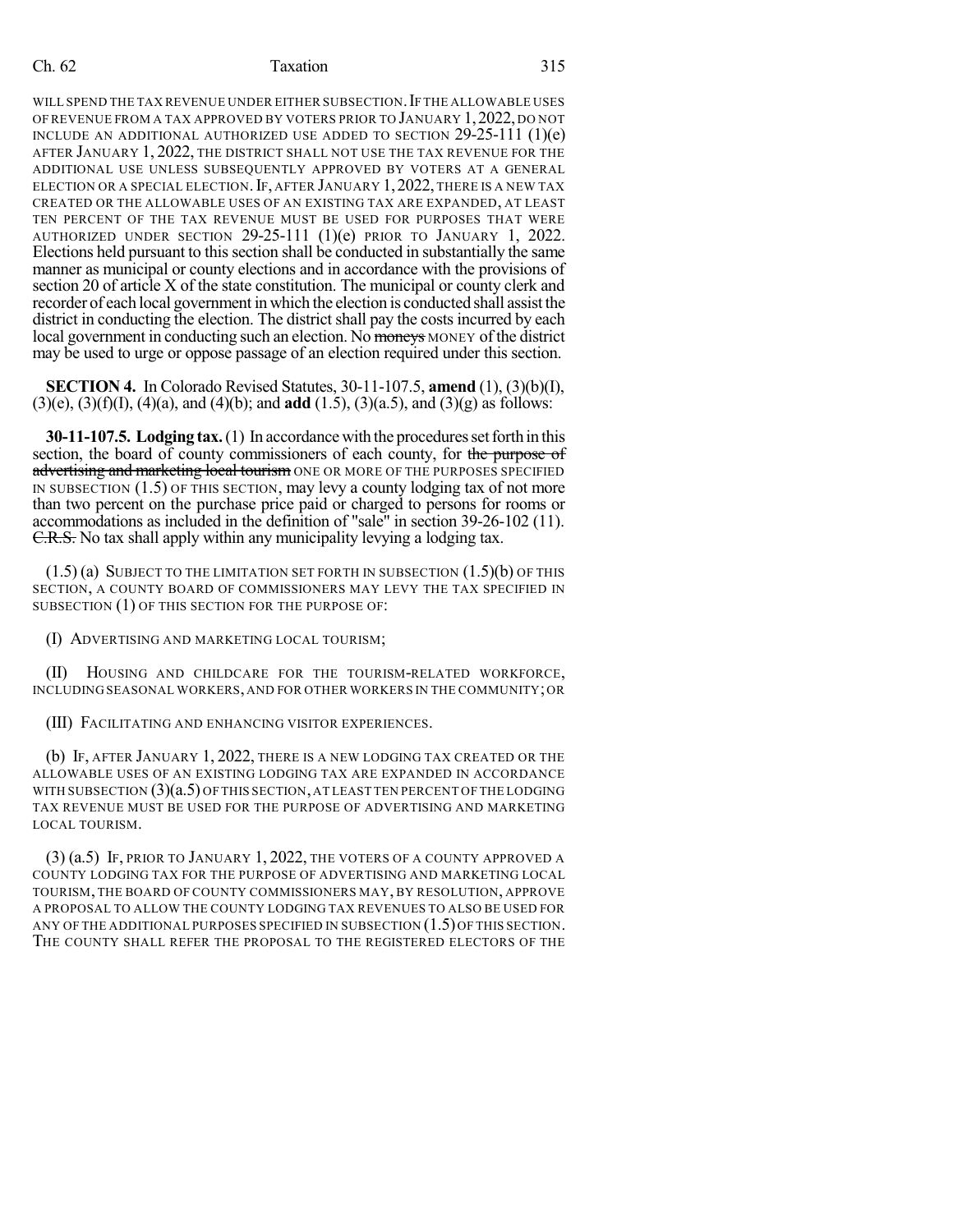316 Taxation Ch. 62

UNINCORPORATED AREAS AND THE MUNICIPALITIES SUBJECT TO THE LODGING TAX AT THE NEXT GENERAL ELECTION.

(b) (I) Such A proposal shall FOR A COUNTY LODGING TAX UNDER SUBSECTION  $(3)(a)$  OF THIS SECTION MUST contain a description of the proposed county lodging tax, including its purposes, and shall MUST state the amount to be imposed, and shall MUST describe any municipality within the county which THAT has such a tax and which shall is therefore be excluded from the election proposed in paragraph  $(a)$  of this subsection  $(3)$  SUBSECTION  $(3)(a)$  OF THIS SECTION and any resulting lodging tax.

(e) Upon the adoption of the resolution by the board of county commissioners approving such A county lodging tax proposal IN ACCORDANCE WITH SUBSECTION  $(3)(a)$  OR  $(3)(a.5)$  OF THIS SECTION, the county clerk and recorder shall publish the text of such county lodging tax THE proposal four separate times, a week apart, in a newspaper of general circulation within the county. The cost of the election shall MUST be initially paid out of the general fund of the county. If the county lodging tax is approved, the general fund of the county shall MUST be reimbursed out of the county lodging tax tourism fund described in paragraph  $(a)$  of subsection  $(4)$ SUBSECTION  $(\overline{4})(a)$  of this section. The conduct of the election shall conform, so far as practicable, to the general election laws of the state.

 $(f)$  (I) If a proposal for a county lodging tax under subsection  $(3)(a)$  of THIS SECTION IS approved by a majority of the registered electors from the municipality or unincorporated area subject to the lodging tax voting thereon, the county lodging tax shall become BECOMES effective as provided in section 29-2-106 (2). C.R.S. If a proposal to expand the allowable uses under subsection (3)(a.5) OF THIS SECTION IS APPROVED BY A MAJORITY OF THE REGISTERED ELECTORS FROM THE MUNICIPALITY OR UNINCORPORATED AREA VOTING THEREON, THE COUNTY MAY ALSO USE THE LODGING TAX REVENUE FOR ANY OF THE ADDITIONAL APPROVED USES AS SPECIFIED IN SUBSECTION (1.5) OF THIS SECTION.

(g) IF A COUNTY SEEKS TO USE LODGING TAX REVENUE FOR A PURPOSE SPECIFIED IN SUBSECTION  $(1.5)(a)(II)$  OR  $(1.5)(a)(III)$  OF THIS SECTION, THEN THE BALLOT ISSUE AUTHORIZING THE USE MUST SPECIFY HOW THE COUNTY WILL SPEND THE LODGING TAX REVENUE UNDER EITHER SUBSECTION.

(4) (a) All revenue collected from such county lodging tax, except the amounts retained under subsection (2) of this section, shall be credited to a special fund designated as the county lodging tax tourism fund, hereby created. The fund shall be used only to advertise and market tourism in accordance with paragraphs (b) and  $(c)$  of this subsection  $(4)$  FOR THE PURPOSES APPROVED BY VOTERS and to reimburse the general fund of the county for the cost of the election in accordance with **paragraph (d) of subsection (3)** SUBSECTION (3)(d) of this section. No revenue collected from such county lodging tax shall be used for any capital expenditures, with the exception of:

(I) CAPITAL EXPENDITURES FOR HOUSING AND CHILDCARE FOR THE TOURISM-RELATED WORKFORCE, INCLUDING SEASONAL WORKERS, AND FOR OTHER WORKERS IN THE COMMUNITY;